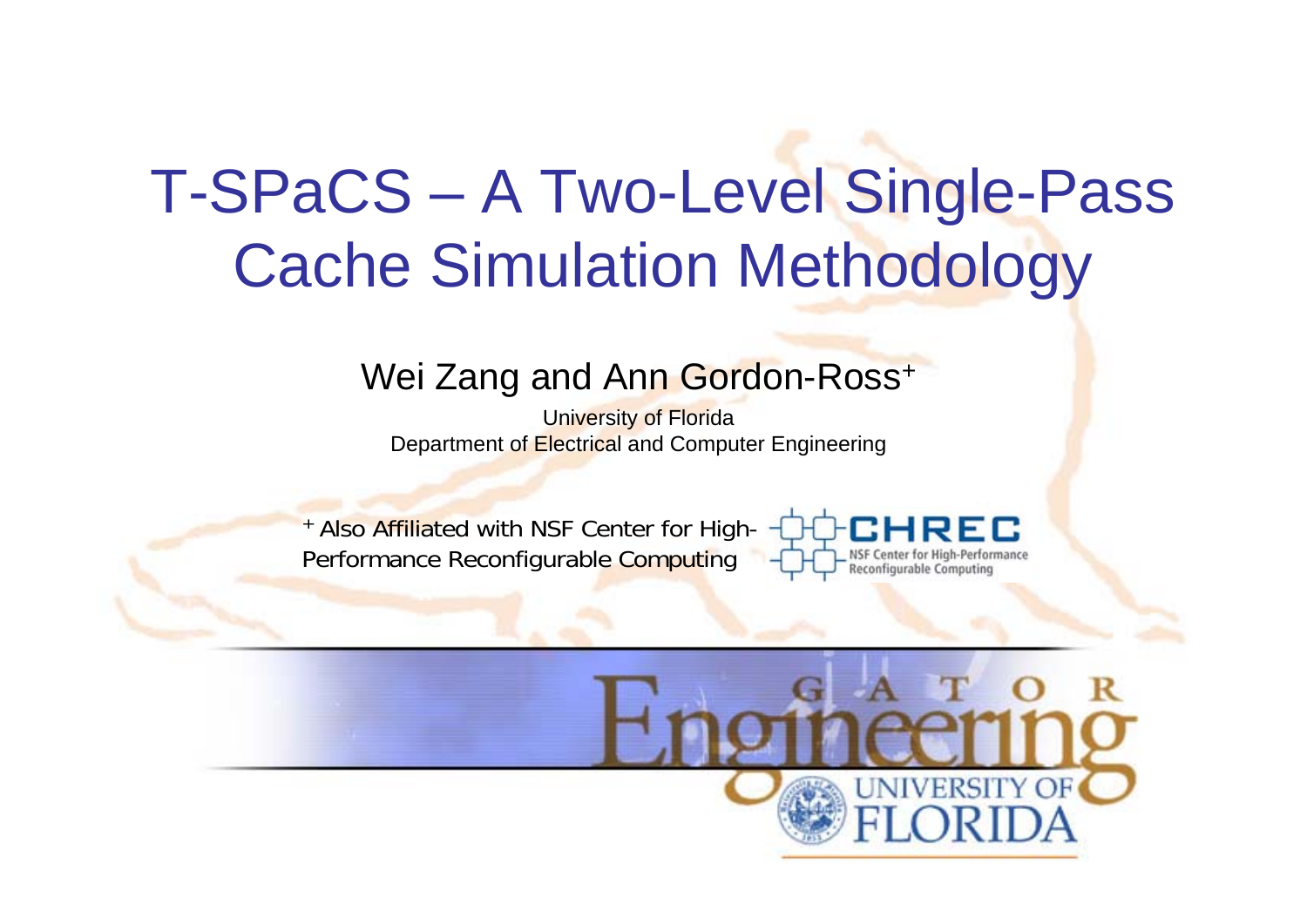

- •Power hungry caches are a good candidate for optimizations
- $\bullet$  Different applications have vastly different cache requirements
	- Configure cache parameters: size, line size, associativity



 Cache parameters that do not match an application's behavior can waste over 60% of energy (Gordon-Ross 05)

#### $\bullet$ *Cache tuning*

- Determine appropriate cache parameters (*cache configuration*) to meet optimization goals (e.g., lowest energy)
- Difficult to determine the *best cache configuration* given very large design spaces for highly configurable caches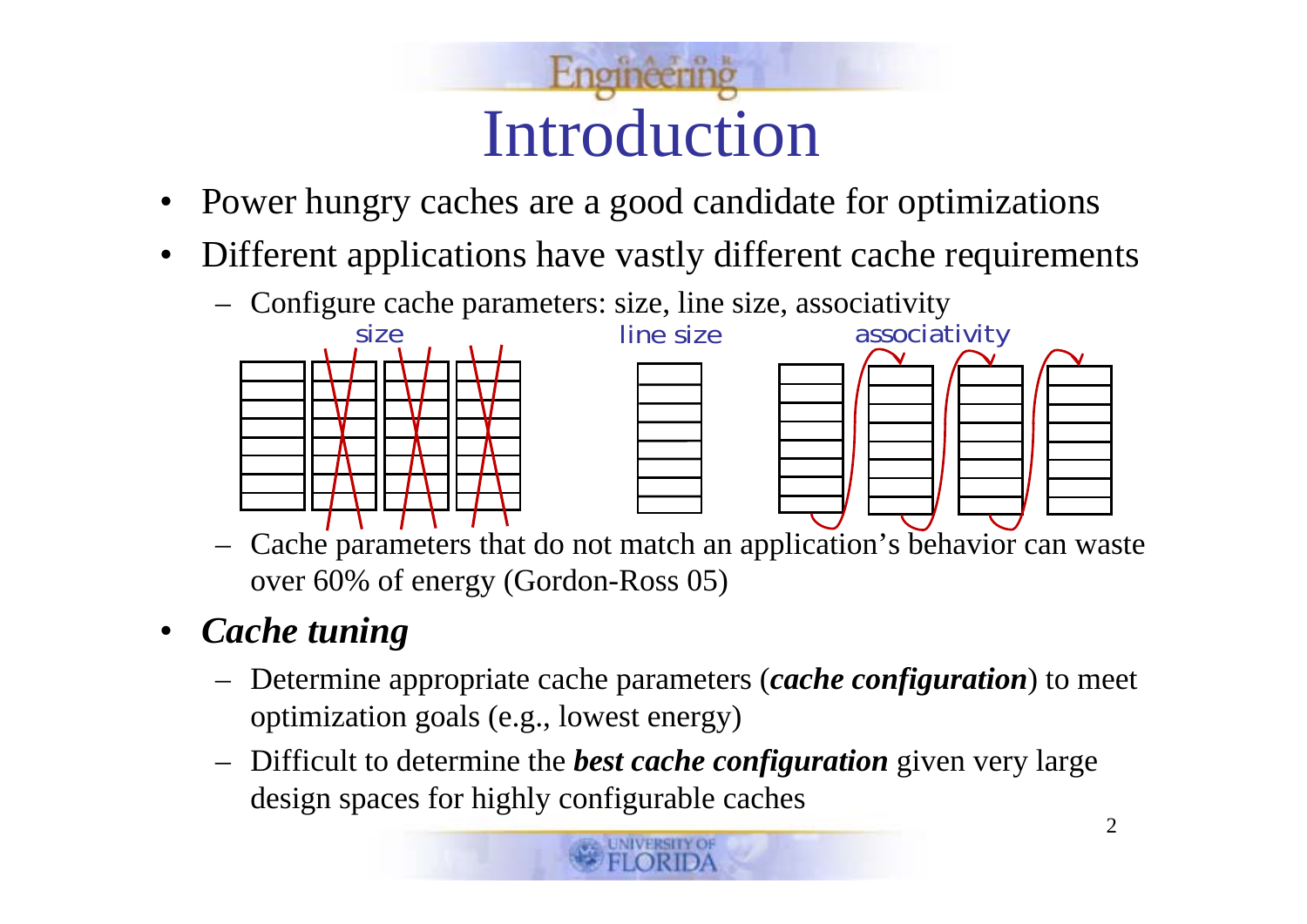# Simulation-Based Cache Tuning

GATOR

- •Cache tuning at design time via simulation
- Performed by the designer
- Typically iterative simulation using exhaustive or heuristic methods

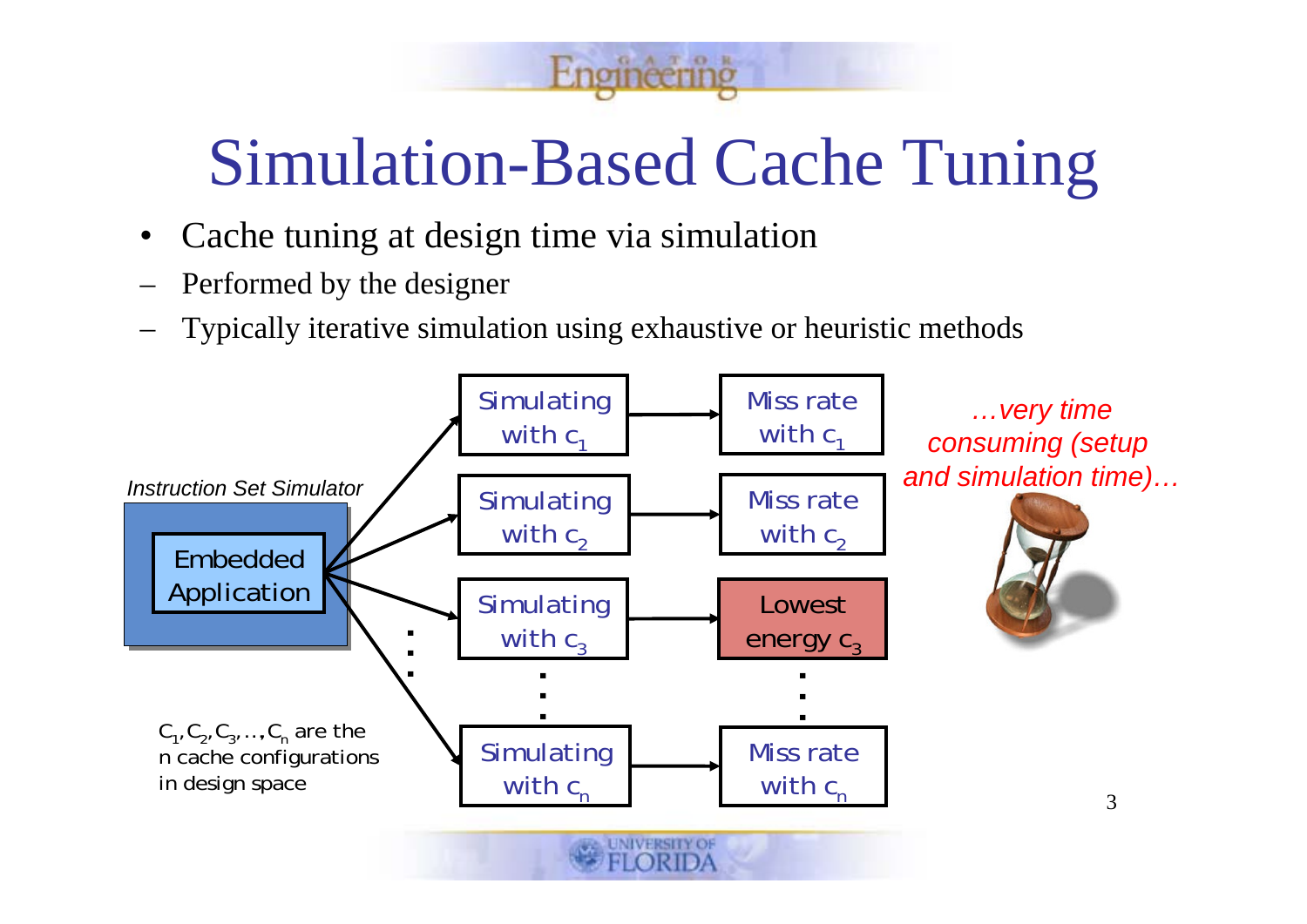

GATOR

- Simultaneously evaluate multiple cache configurations during one execution
- Trace-driven cache simulation

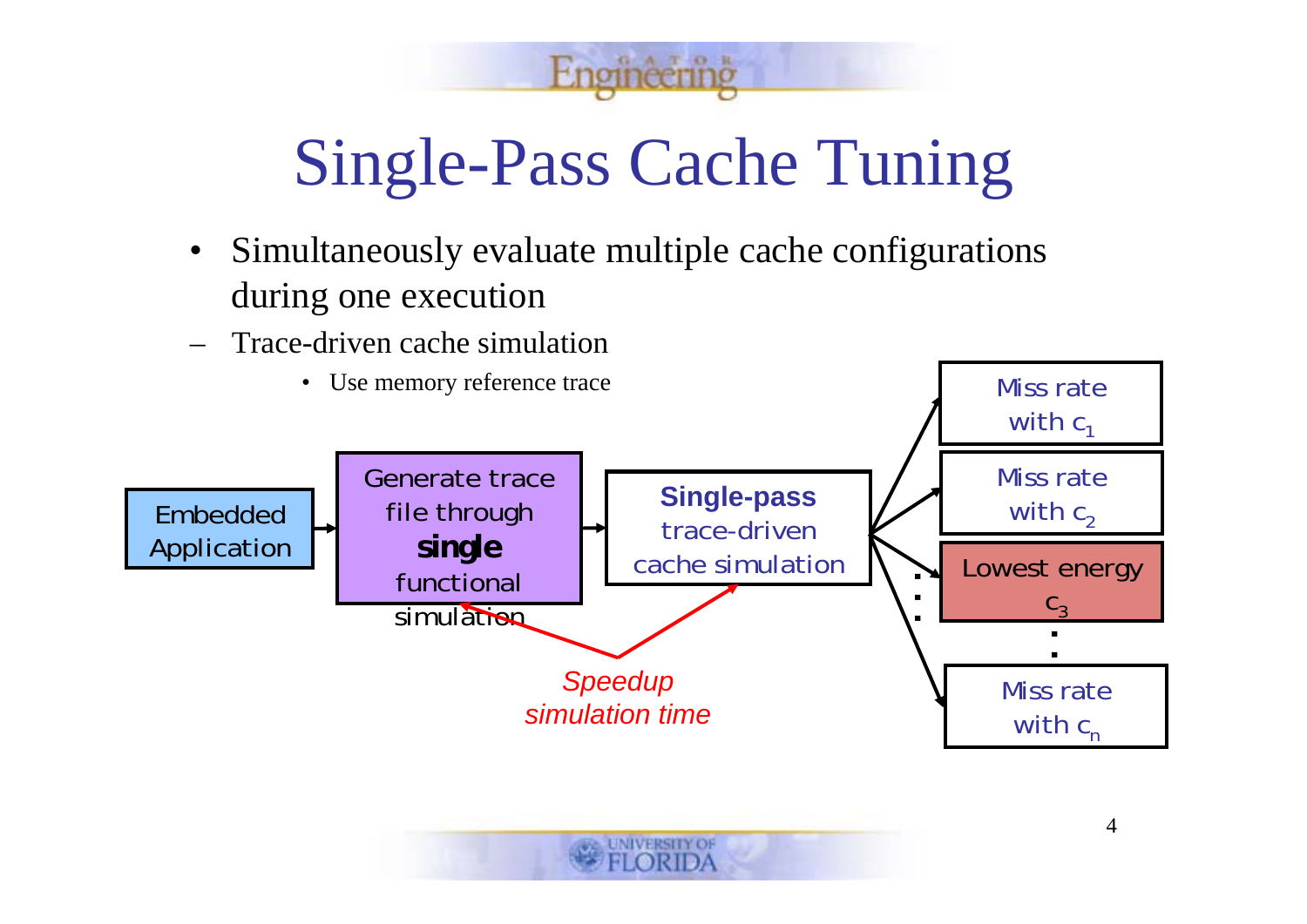#### Previous Work in Single-Pass Simulation

- •Stack-based algorithm
- –Stack data structure stores access trace
- –State-of-the-art: 14X speedup over iterative (Viana 08)
- •Tree data structure-based algorithm
- –Decreased simulation time
- –Complex data structures, more storage requirements
- •Limitation



**. . . . . .**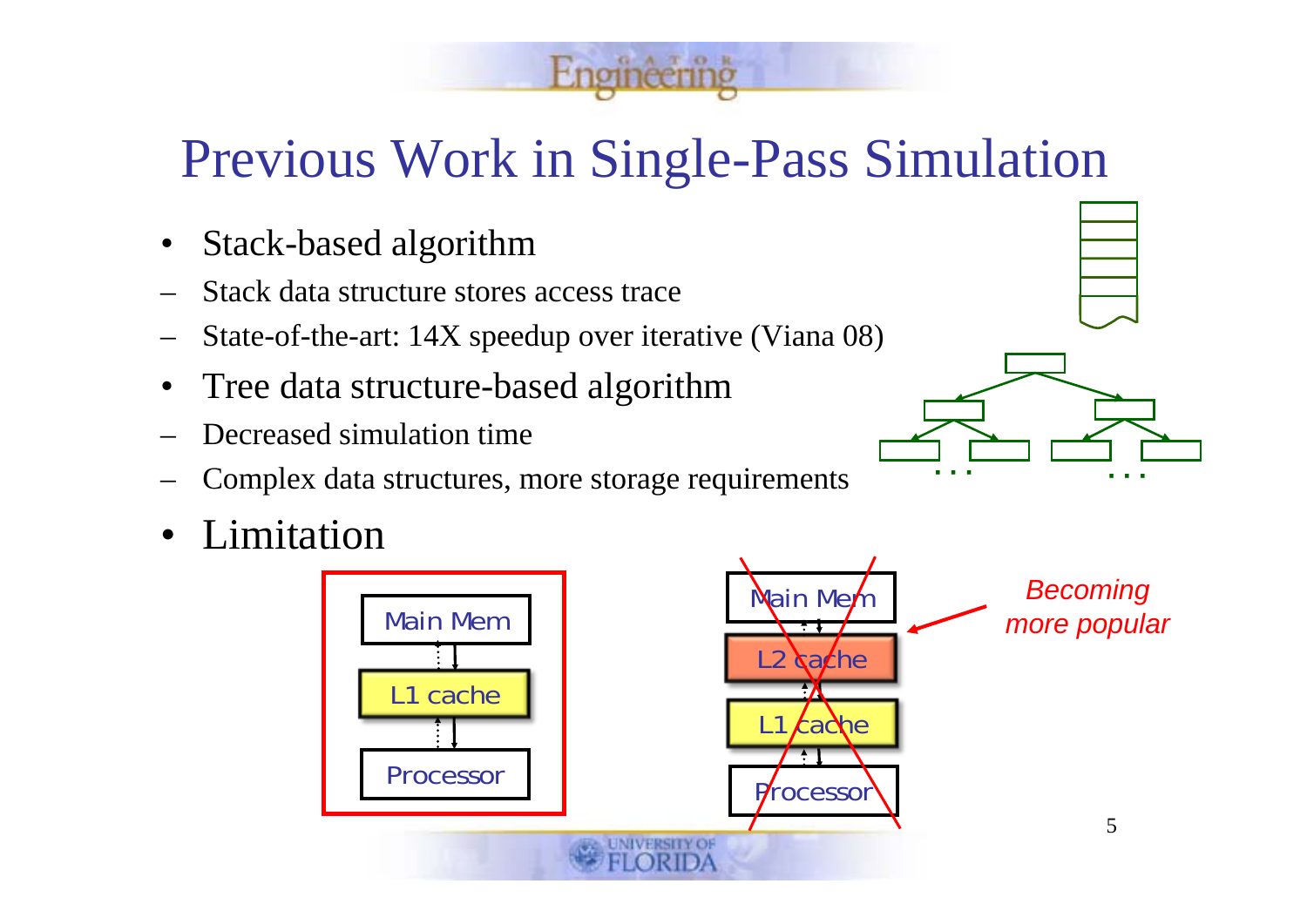

#### Contributions

- Two-level Single-Pass trace-driven Cache Simulation methodology – T-SPaCS
- Use a stack-based algorithm to simulate both the level one and level two caches simultaneously
- Accurately determine the optimal energy cache configuration with low storage and simulation time complexity

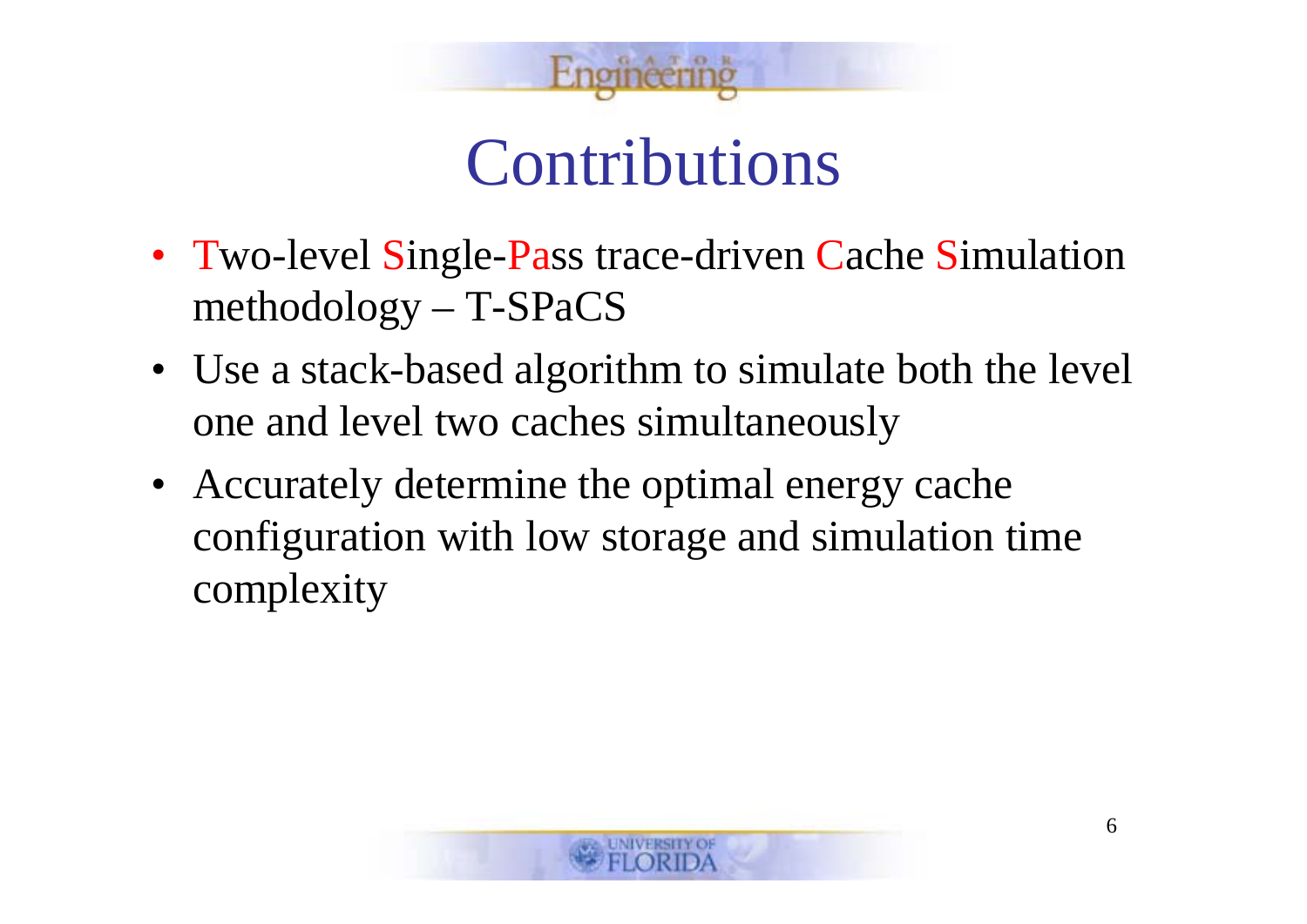ATOR

 $\bullet$  Stack-based single-pass trace-driven cache simulation for single-level cache

One cache configuration in design space:

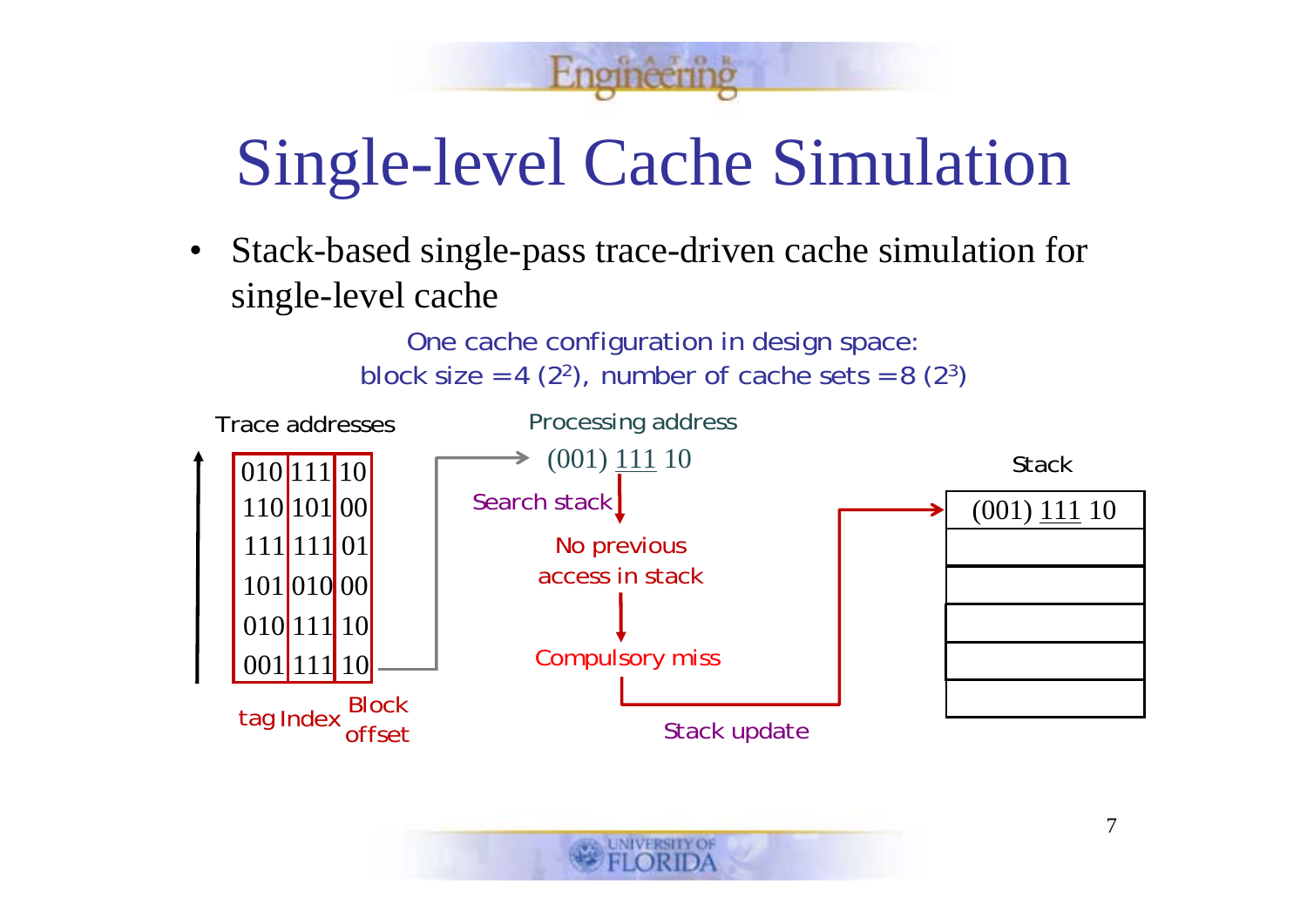ATOR

 $\bullet$  Stack-based single-pass trace-driven cache simulation for single-level cache

One cache configuration in design space:

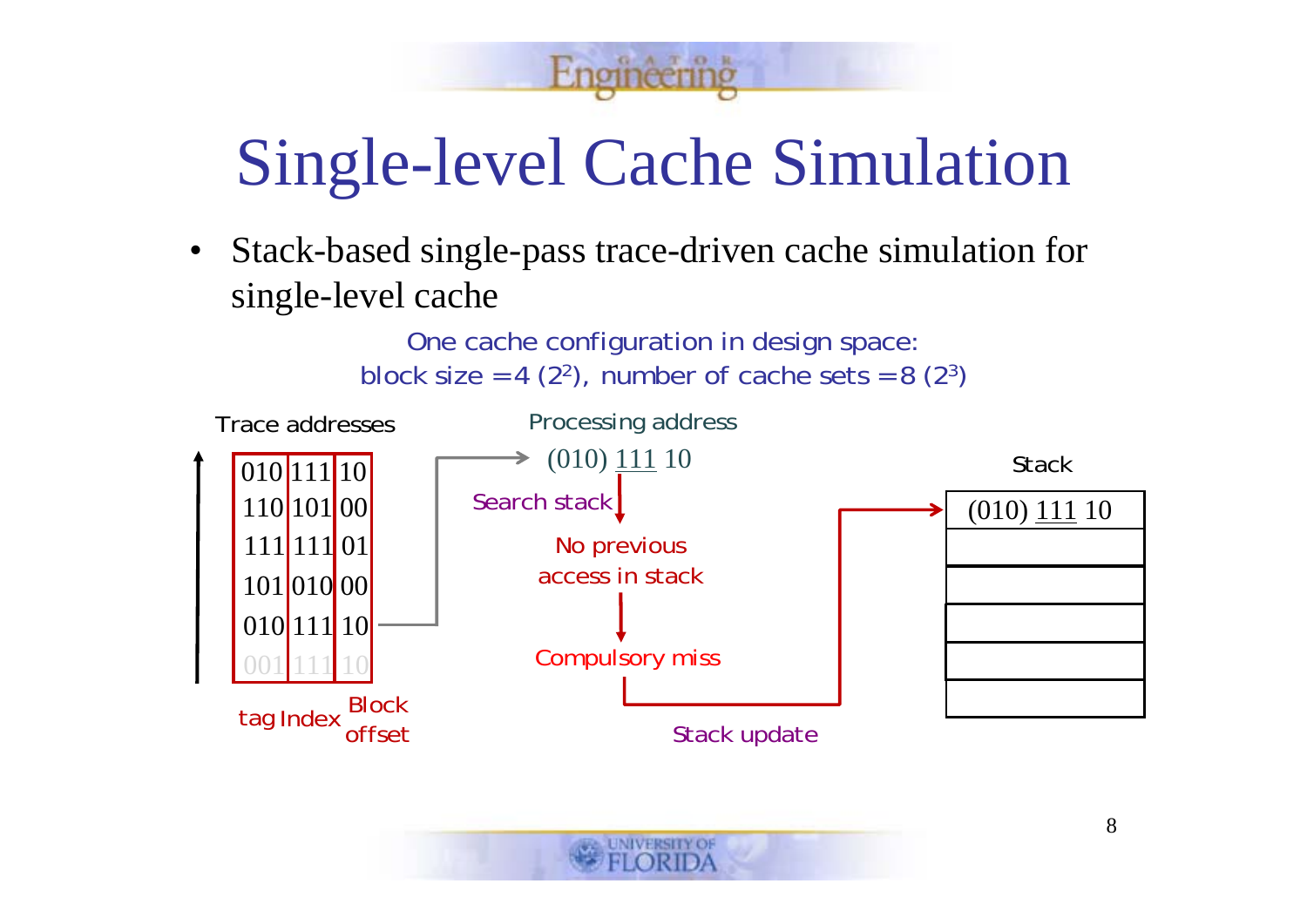ATOR

 $\bullet$  Stack-based single-pass trace-driven cache simulation for single-level cache

One cache configuration in design space:

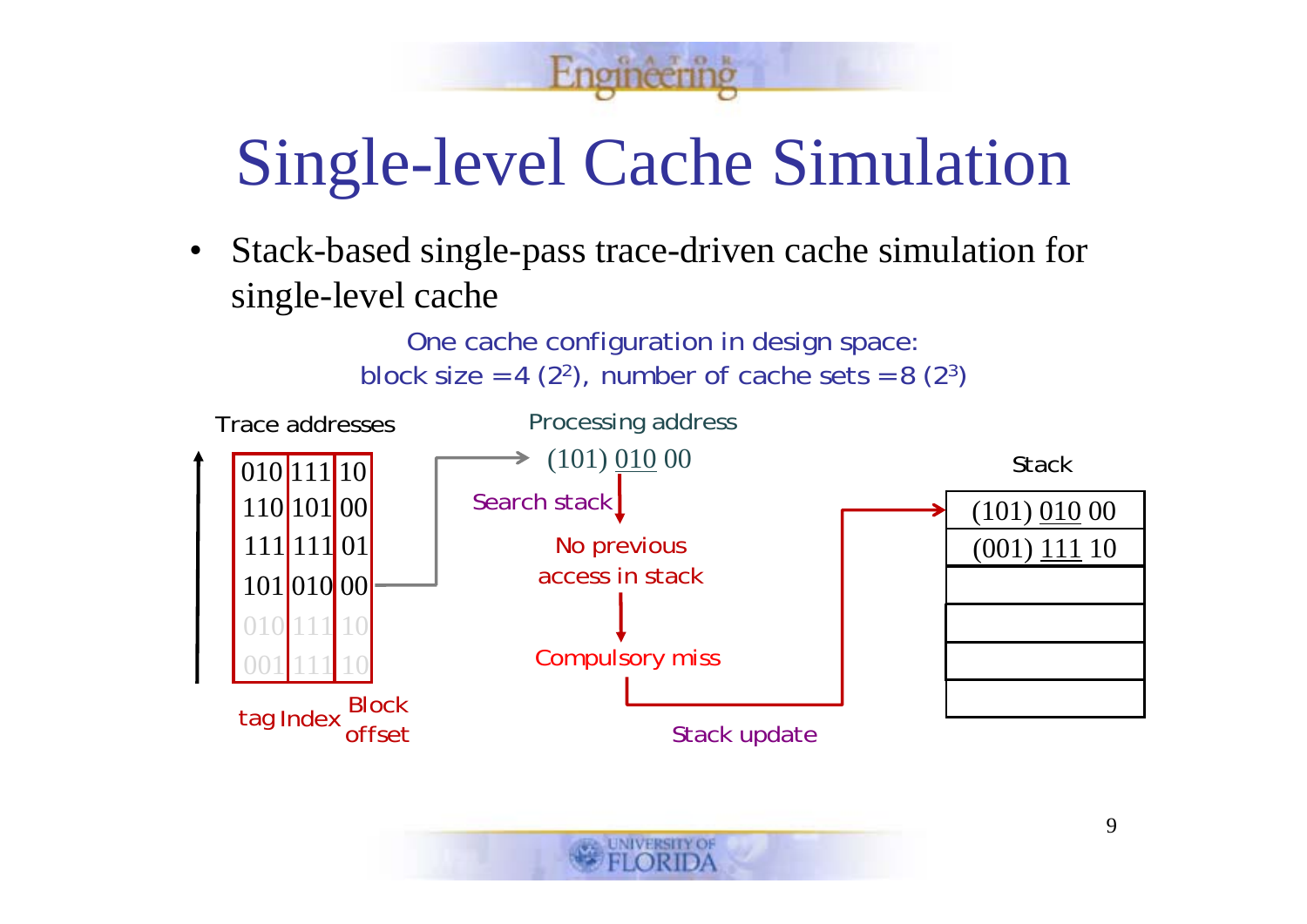ATOR

 $\bullet$  Stack-based single-pass trace-driven cache simulation for single-level cache

One cache configuration in design space:

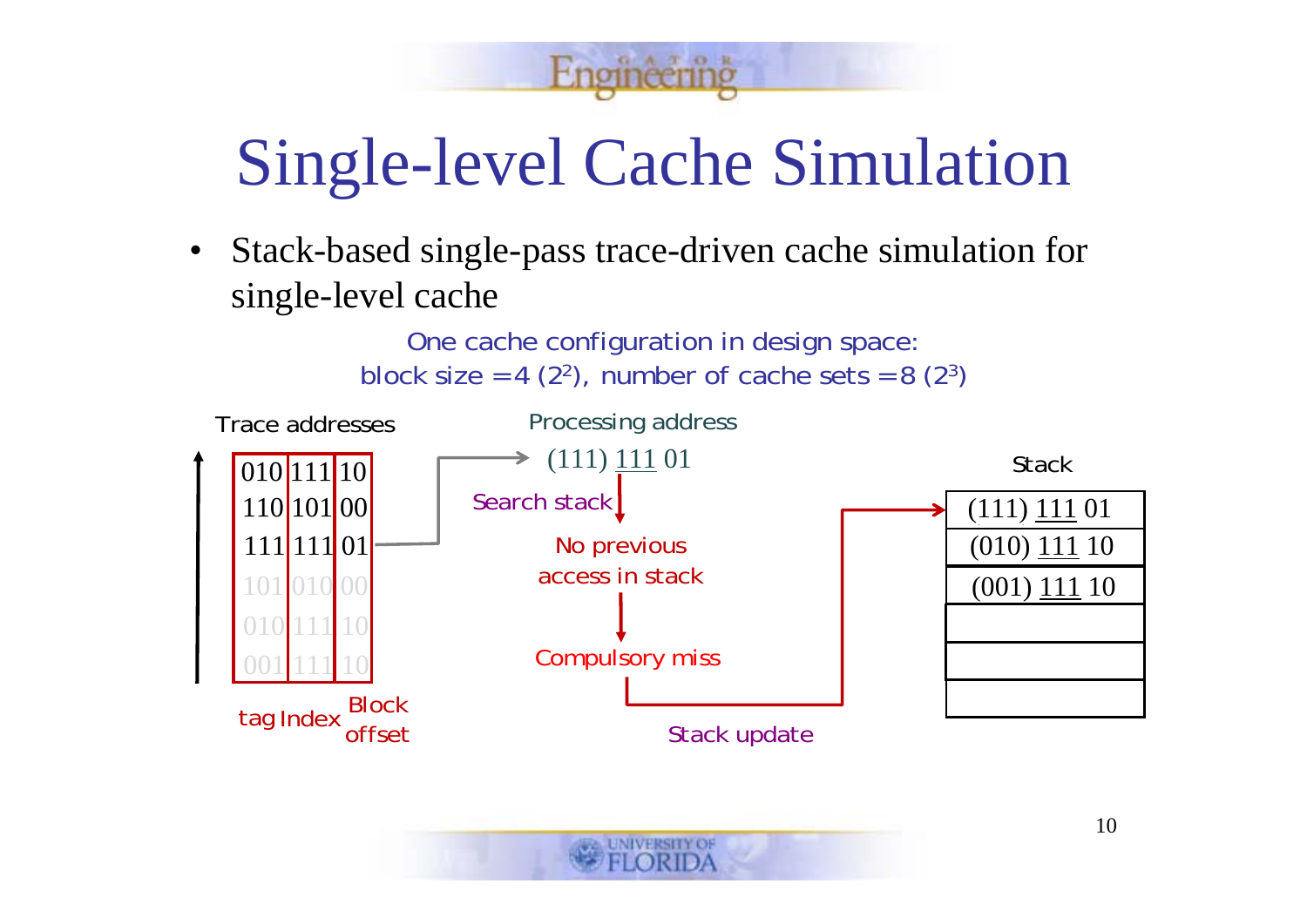ATOR

 $\bullet$  Stack-based single-pass trace-driven cache simulation for single-level cache

One cache configuration in design space:

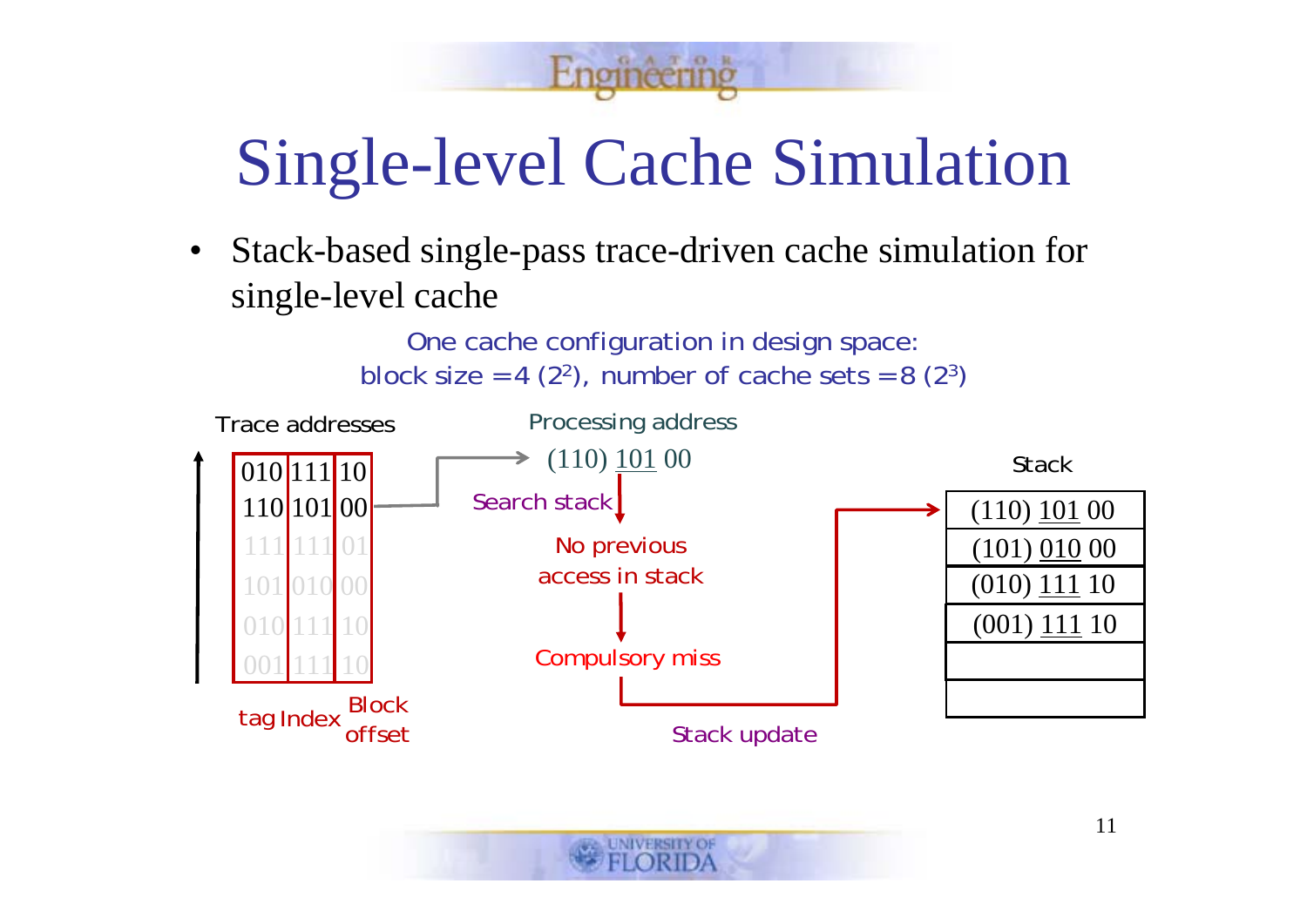ATOB

 $\bullet$  Stack-based single-pass trace-driven cache simulation for single-level cache

One cache configuration in design space:

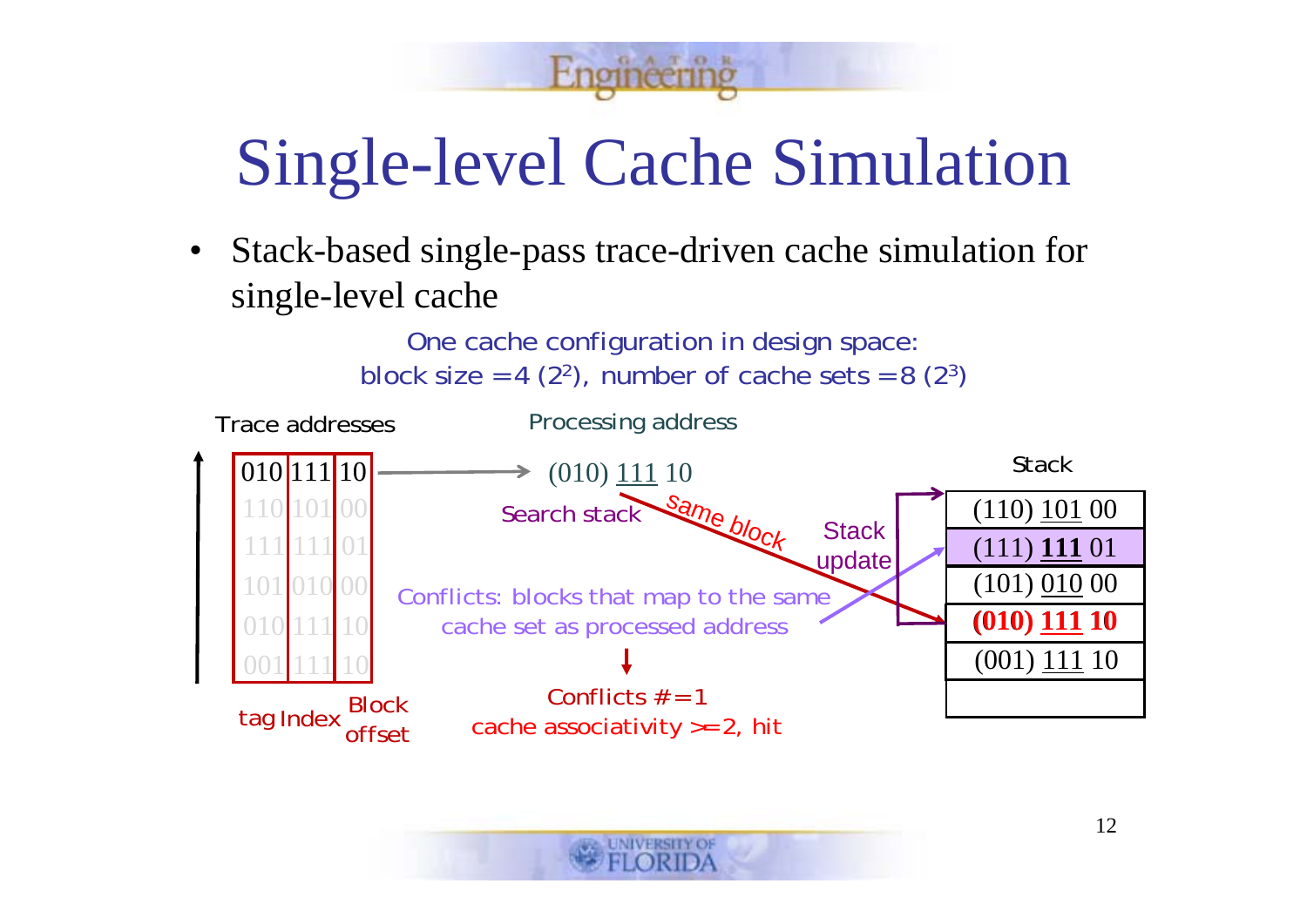Two-Level Cache Simulation

- Stack-based single-level cache simulation maintains one stack to record L1 access trace
- Naïve adaption of stack-based single-level cache simulation to two-level caches requires multiple stacks
- Assumes inclusive cache hierarchy
- L1 access trace: one stack based on memory reference trace
- L2 access trace: depends on L1 miss
- Requires *n* stacks for *n* L1 configurations
- Disadvantage: large storage space and lengthy simulation time
- $\bullet$ To reduce storage space and simulation time

Exclusive cache hierarchy!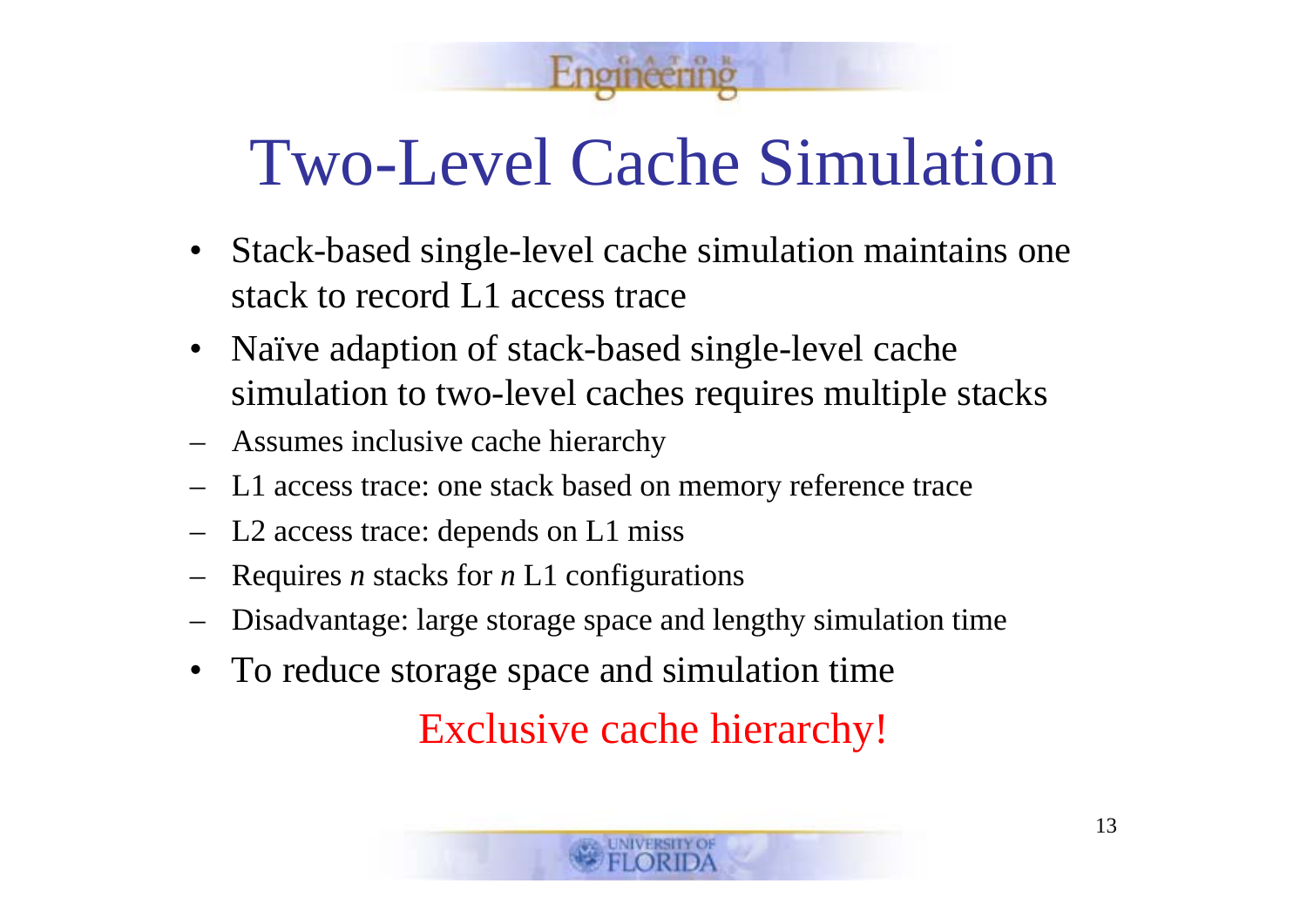

## Inclusive vs. Exclusive Hierarchy

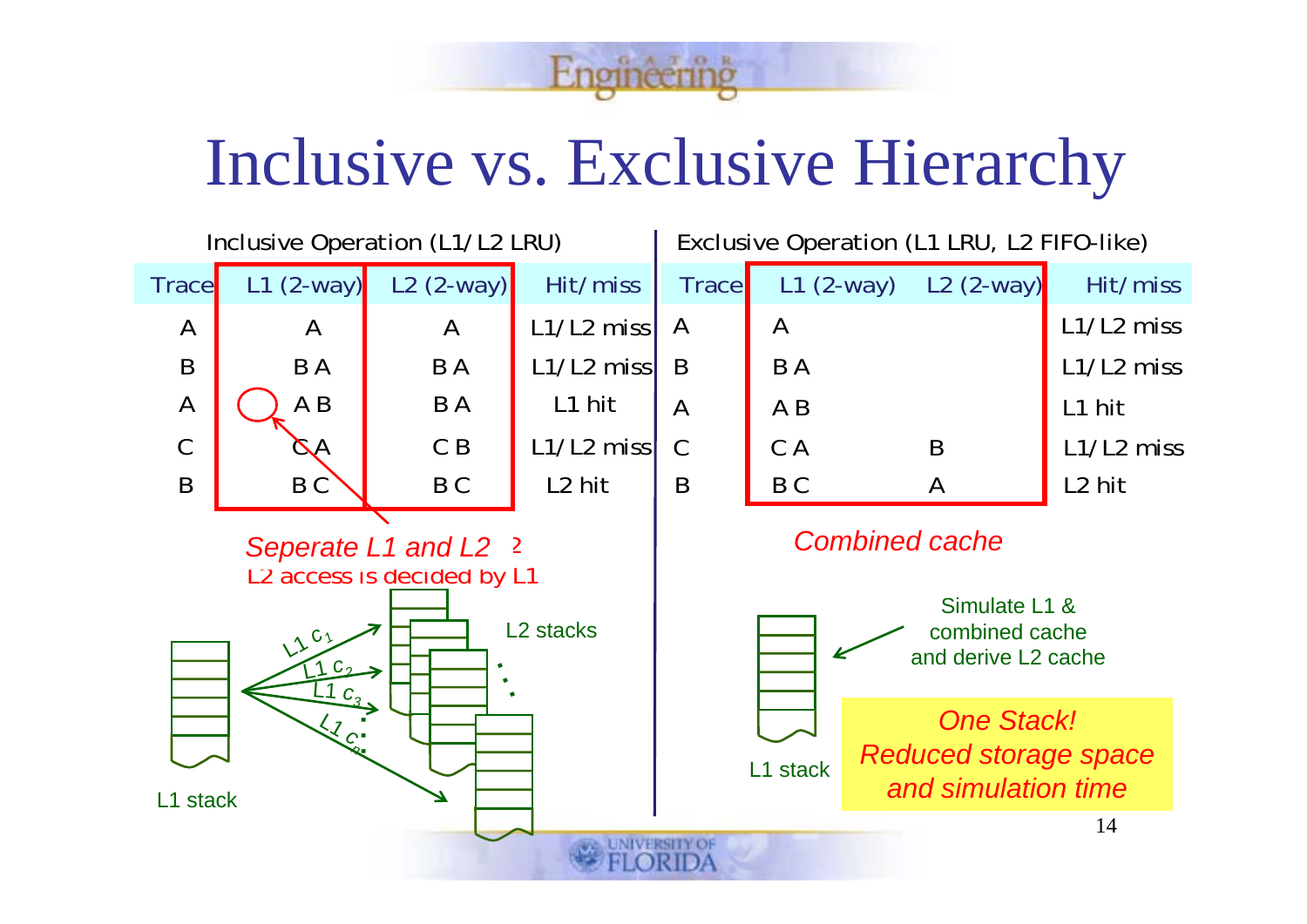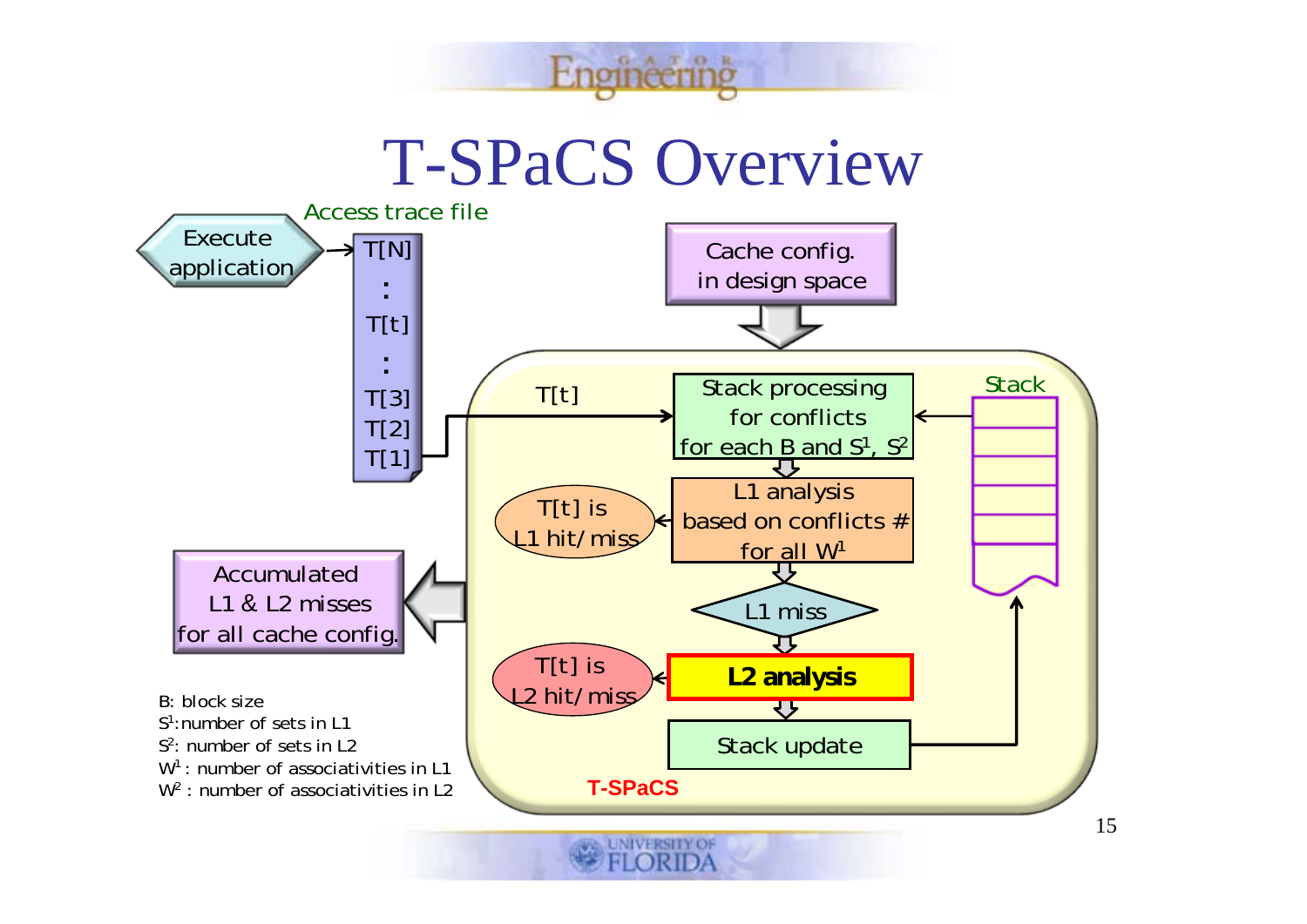

# L2 Analysis

- $\bullet$  Stack processing for combined cache
	- Conflict evaluation (same as single-level cache)
- $\bullet$  *Compare-exclude* operation to derive L2 conflicts
	- Conflicts for combined cache still contain some conflicts stored in L1
	- Isolate the exclusive L2 conflicts
	- Based on three different inclusion relationships; consider as three scenarios

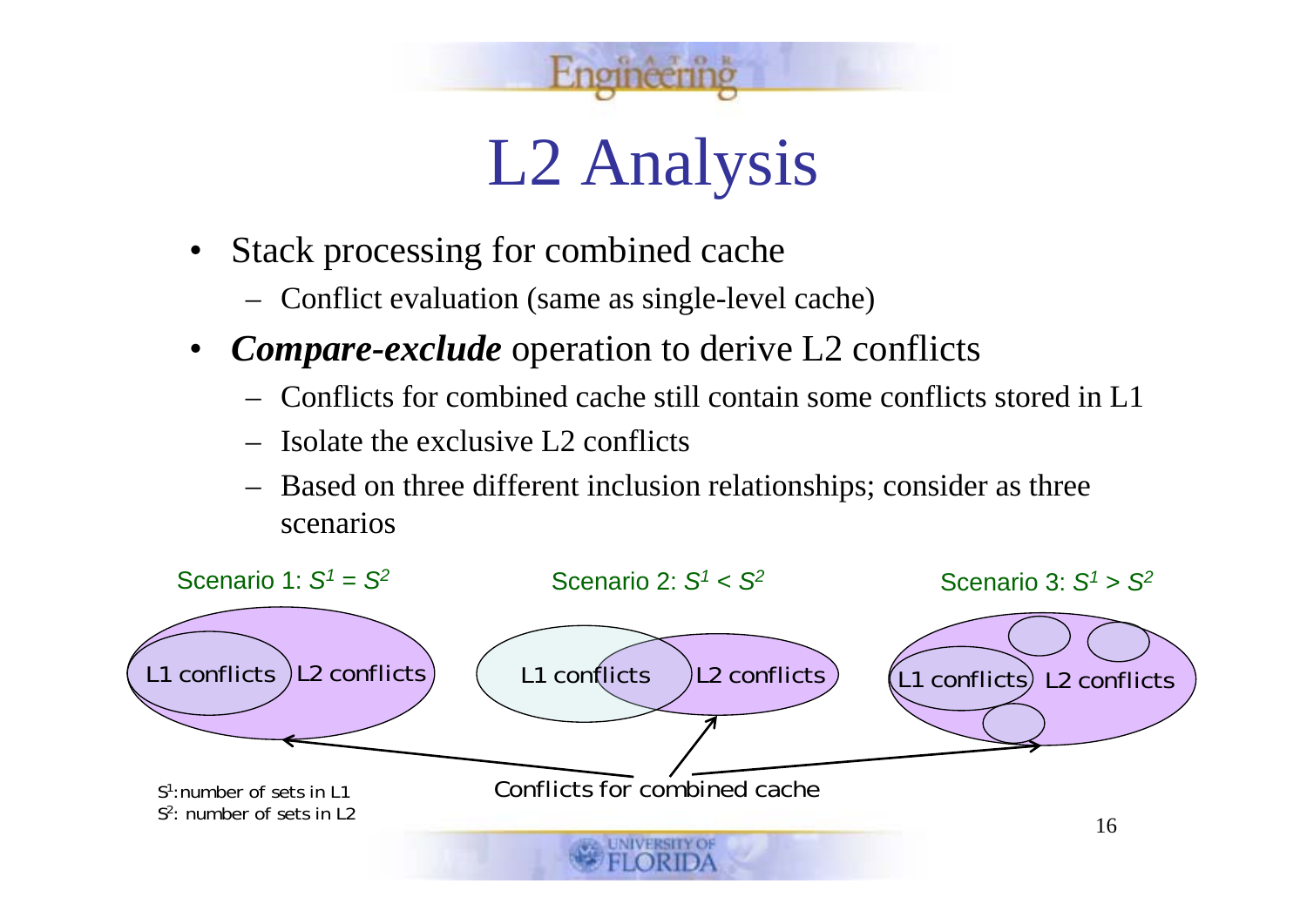

*S<sup>1</sup>*:number of sets in L1*S<sup>2</sup>*: number of sets in L2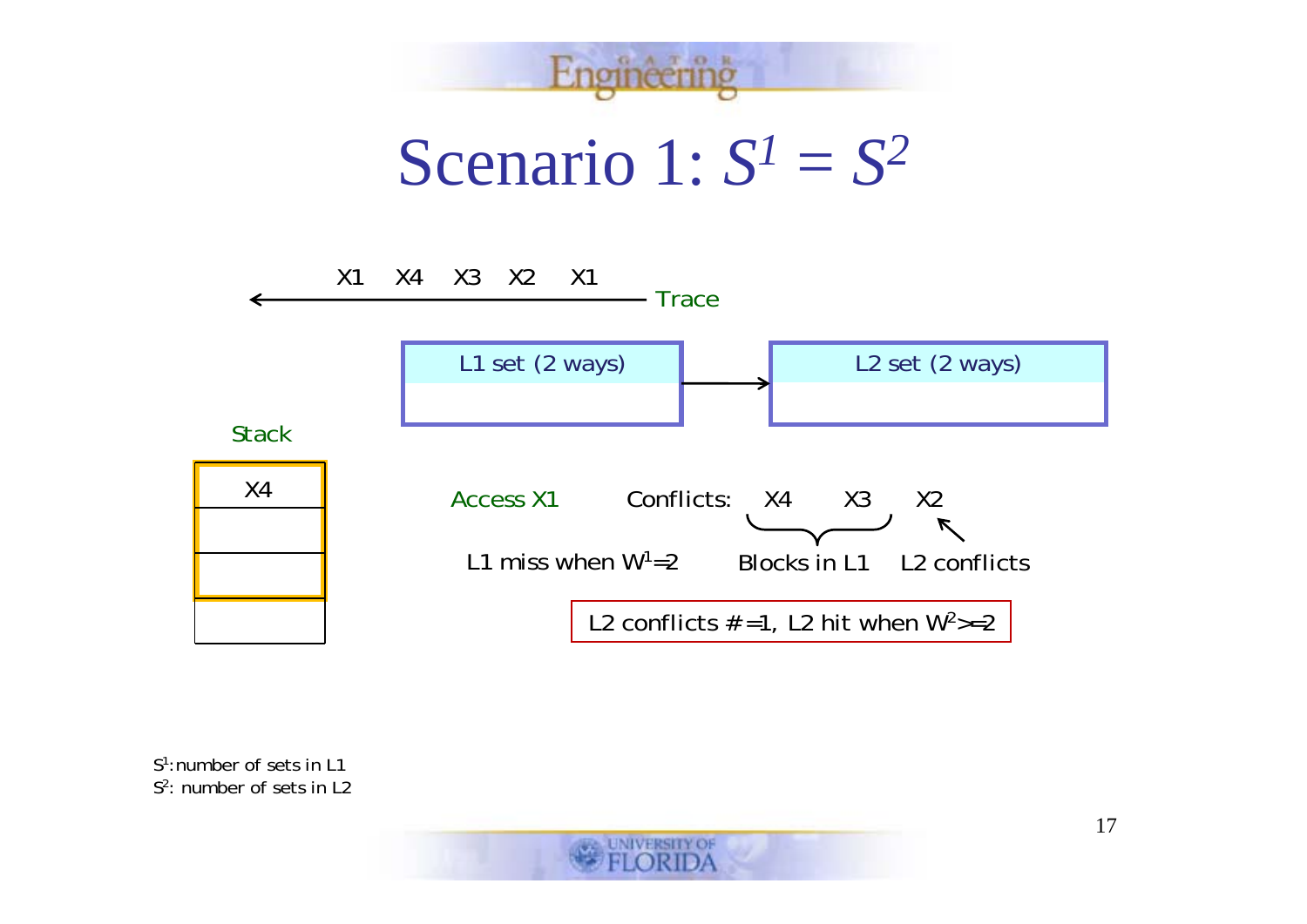

*S<sup>1</sup>*:number of sets in L1*S<sup>2</sup>*: number of sets in L2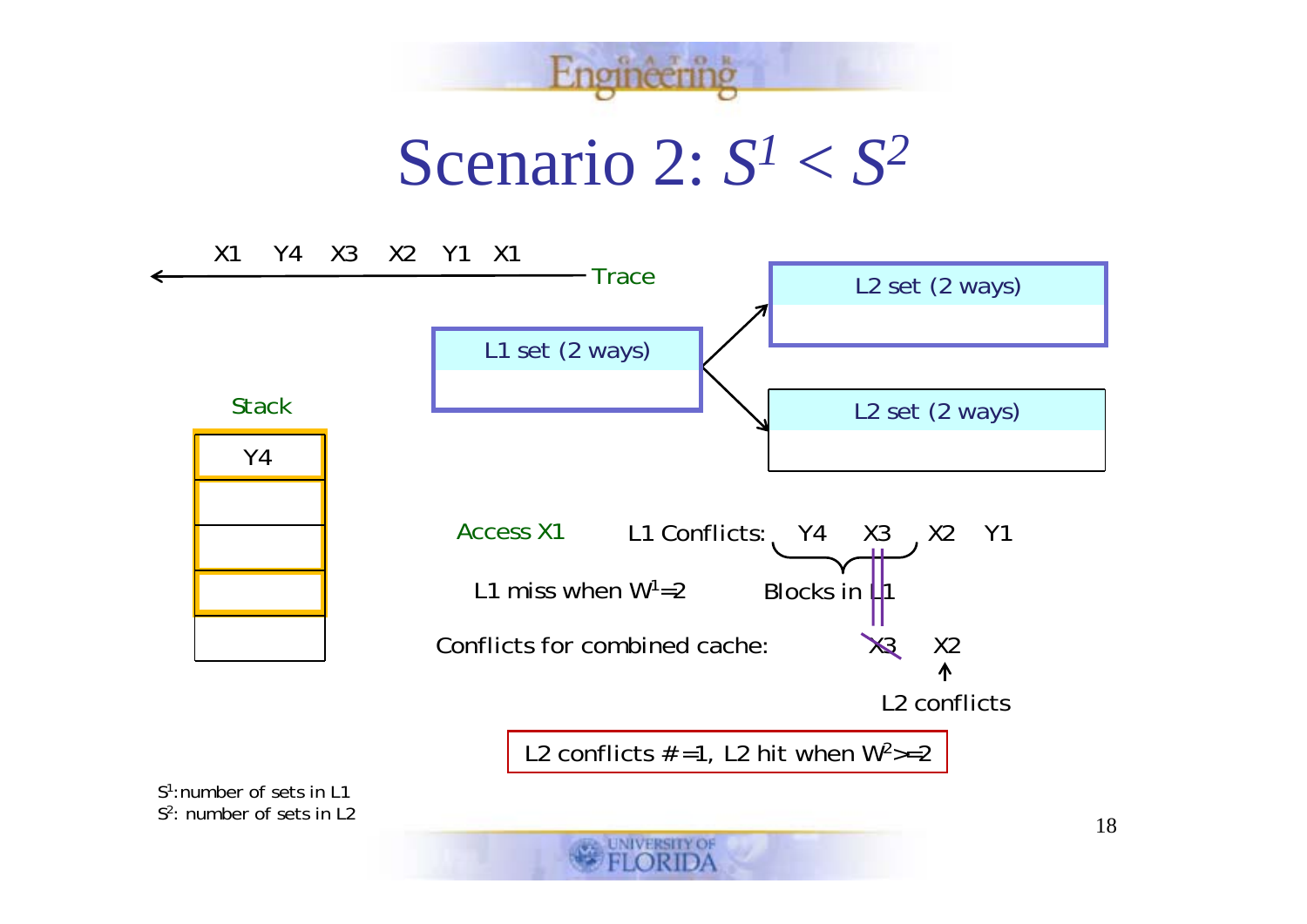GAT OR

Special Case in Scenario 2

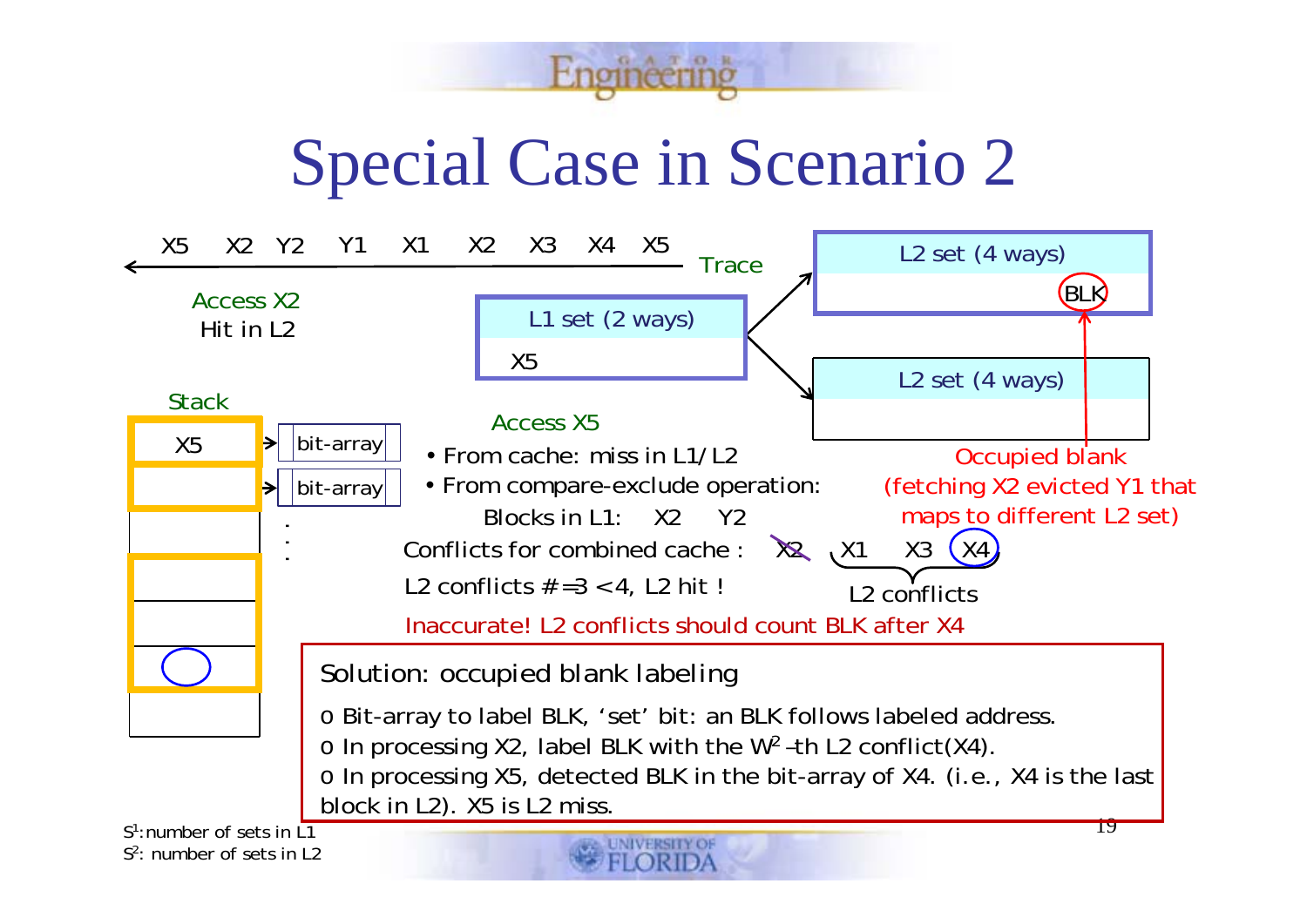

Scenario 3:  $S^1 > S^2$ 



*S<sup>2</sup>*: number of sets in L2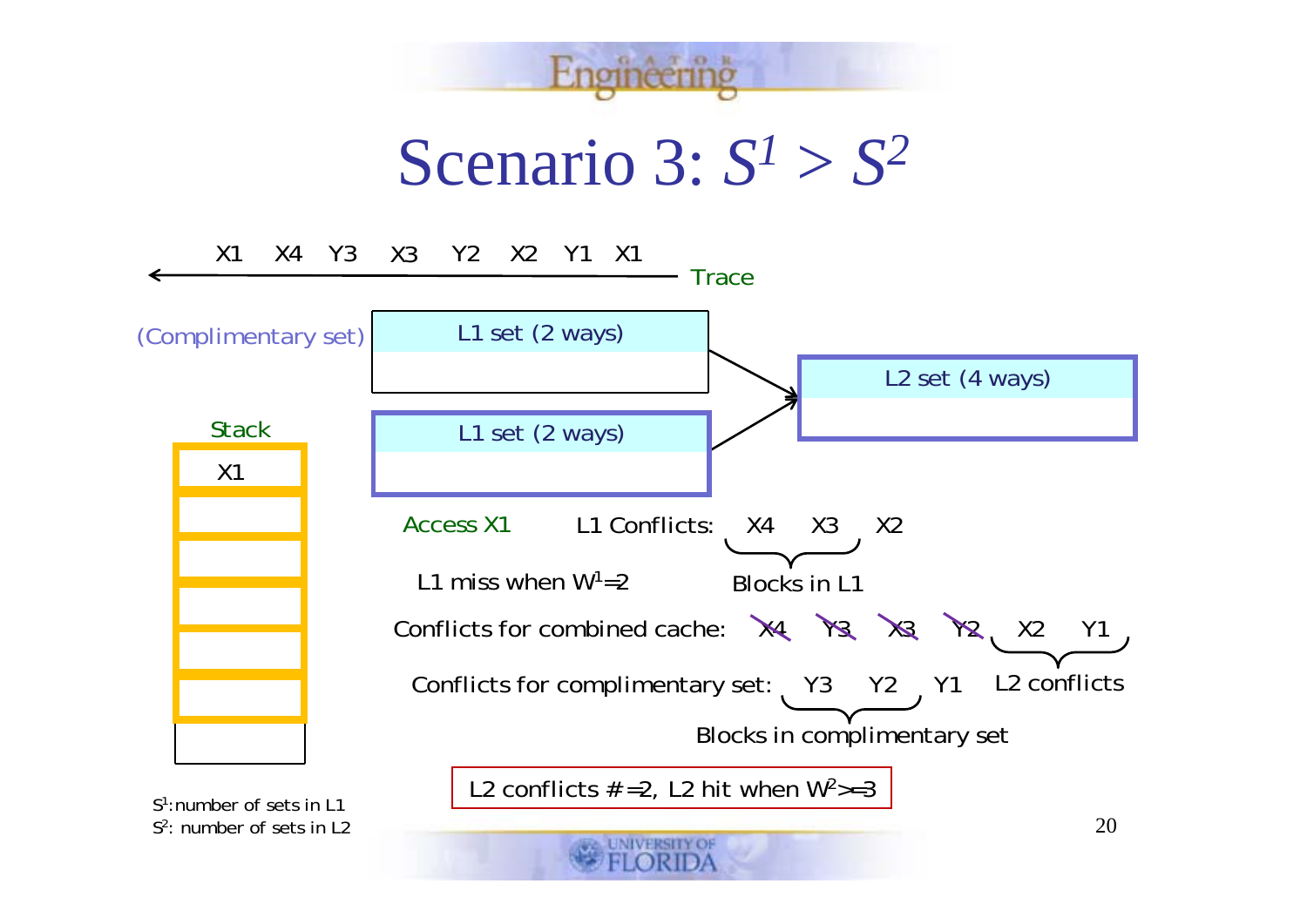#### Accelerate Stack Processing

GATOR

- •Stack processing: *very time consuming!*
- • Conflicts for one L1 configuration repeatedly compared with conflicts for all L2 configurations
- •Save conflicts in a tree structure for later reference

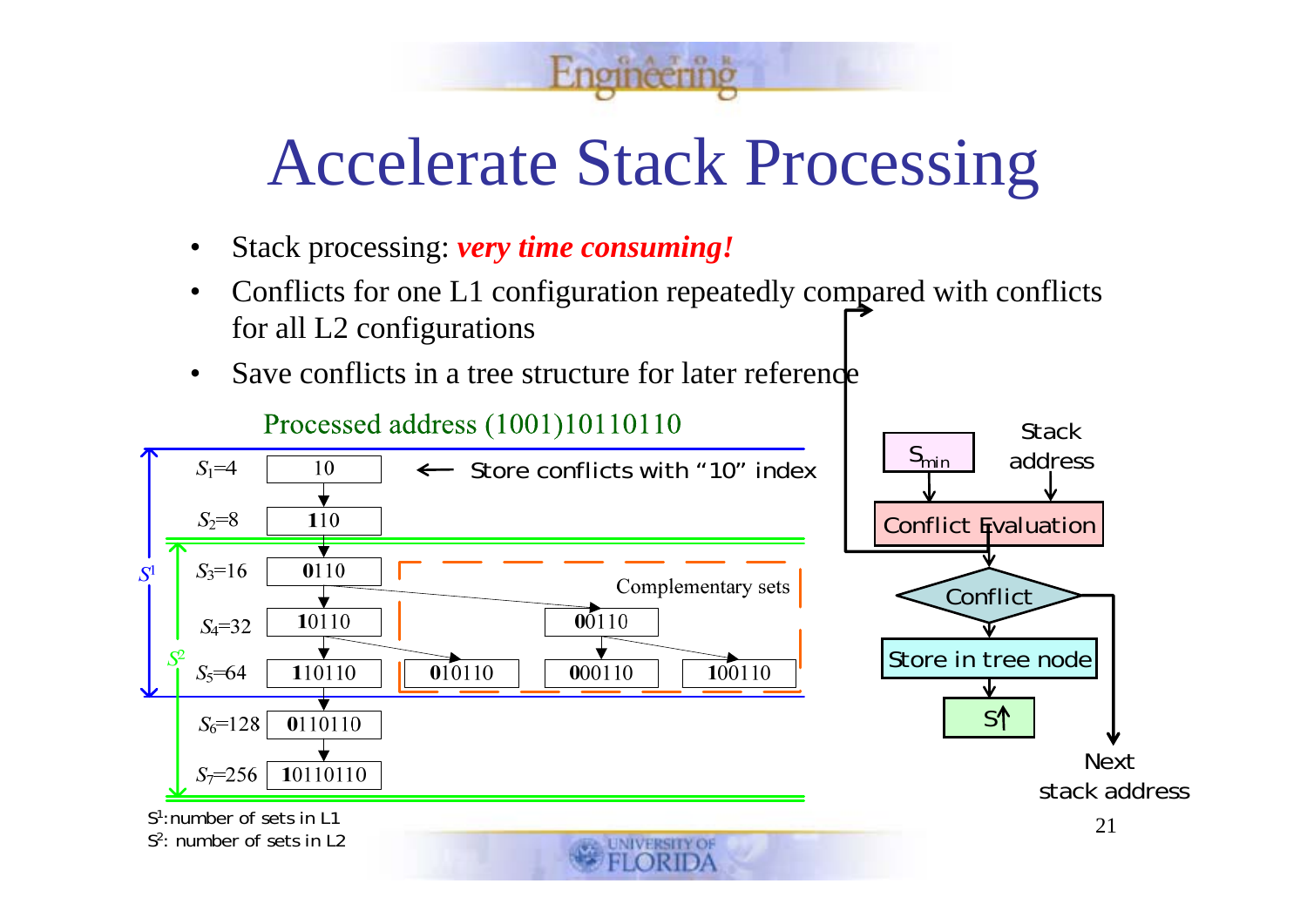

# Experiment Setup

- Design space
	- $\sim$  L1: cache size (2k $\rightarrow$ 8k bytes); block size (16B $\rightarrow$ 64B); associativity (direct-mapped $\rightarrow$ 4-way)
	- $-$  L2: cache size (16k $\rightarrow$ 64k bytes); block size (16B $\rightarrow$ 64B); associativity (direct-mapped→4-way)
	- 243 configurations
		- Exclusive cache requires L1 and L2 to have the same block size
- 24 benchmarks from EEMBC, Powerstone, and MediaBench
- •Modify 'sim-fast' to generate access traces
- $\bullet$  Modify 'sim-cache' to simulate exclusive hierarchy cache to produce the *exact* miss rates for comparison
- $\bullet$  Build energy model to determine optimal cache configuration with minimum energy consumption (Gordon-Ross  $09$ )  $_{22}$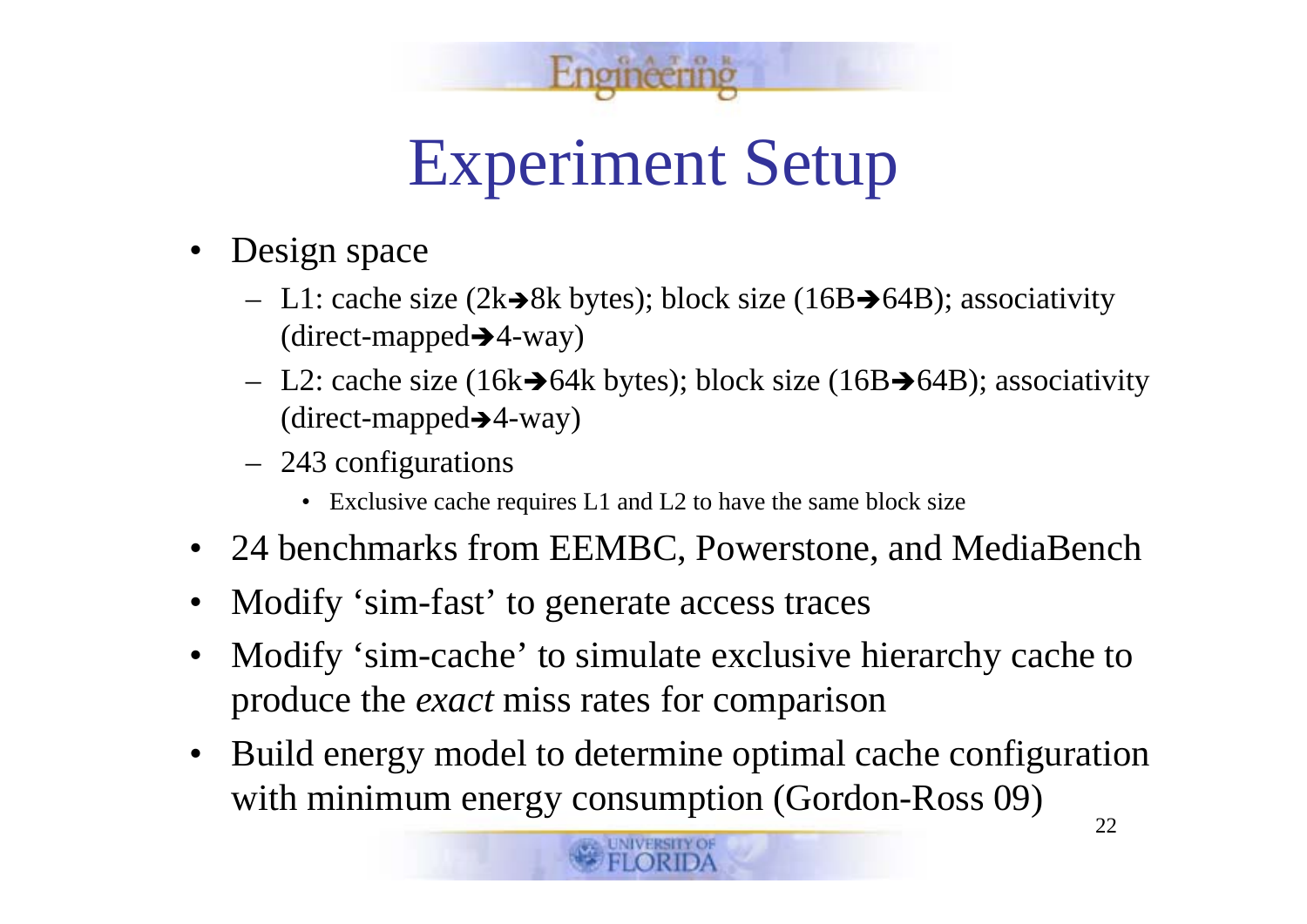# Results – Miss Rate Accuracy

- L1 miss rate
	- 100% accurate for all benchmarks
- L2 miss rate
	- Accurate for 240 configurations (99% of the design space)
	- Across all benchmarks

|         |          | Max. average miss rate err.   Max. standard deviation   Max. absolute miss rate err. |
|---------|----------|--------------------------------------------------------------------------------------|
| $.16\%$ | $0.64\%$ | 1.55%                                                                                |

- • Inaccuracy comes from Scenario 3: *S*  $l > S^2$ 
	- Reason
		- Multiple L1 sets evict blocks in the same L2 set
		- Eviction order is not consistent to access order
	- Introduced error is small
- •Tuning accuracy: accurately determined energy optimal cache!

*S<sup>1</sup>*:number of sets in L1*S<sup>2</sup>*: number of sets in L2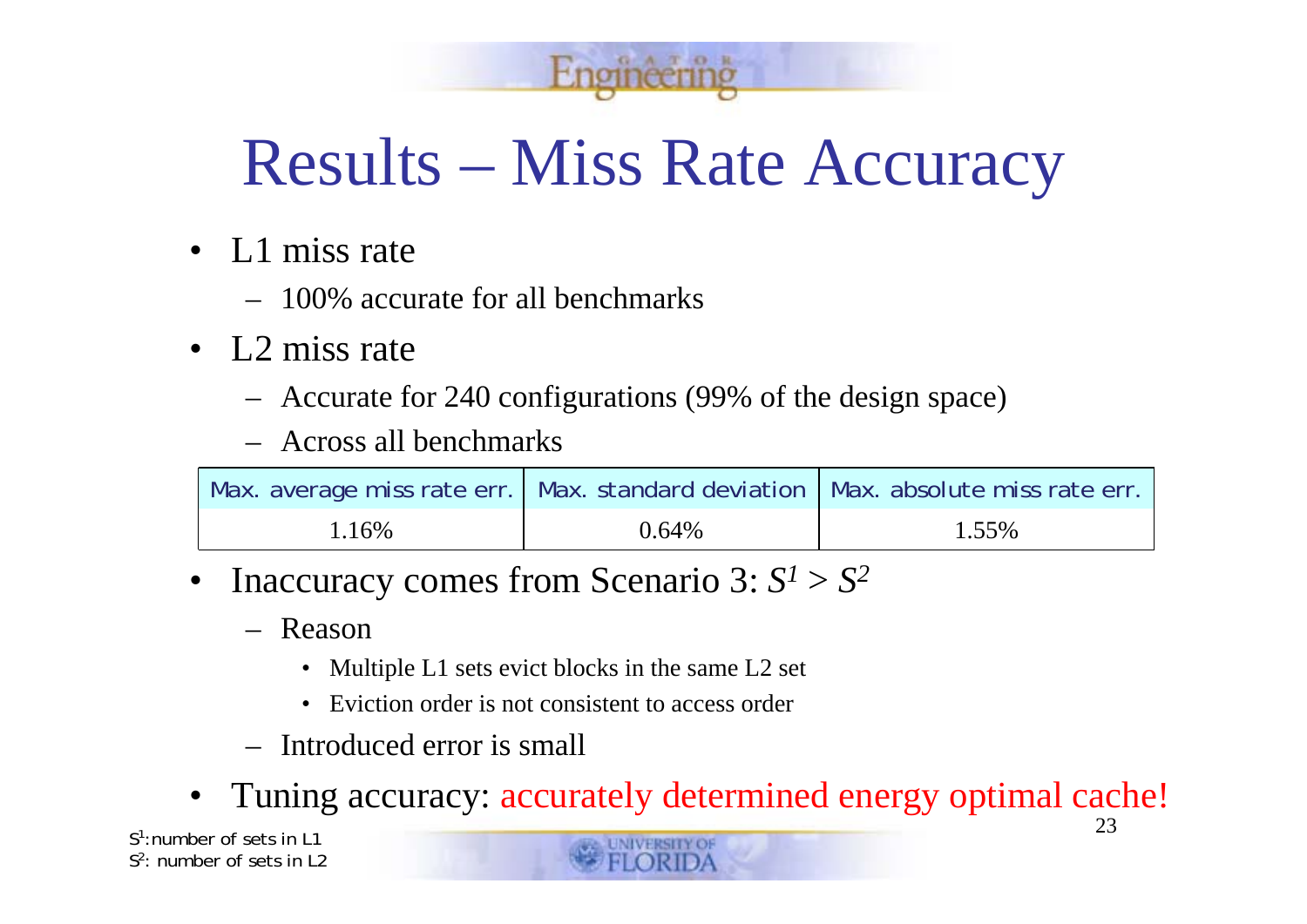

# Simplified-T-SPaCS

- $\bullet$  Omit occupied blank labeling to reduce complexity and simulation time
- $\bullet$  Tradeoff – additional miss rate error
	- L2 miss rate errors for additional 228 configurations where  $S<sup>1</sup> < S<sup>2</sup>$ (95% of the design space)
	- Across all benchmarks

|       |       | Max. average miss rate err.   Max. standard deviation   Max. absolute miss rate err. |
|-------|-------|--------------------------------------------------------------------------------------|
| 0.71% | 0.90% | 3.35%                                                                                |

•Tuning accuracy: accurately determined energy optimal cache!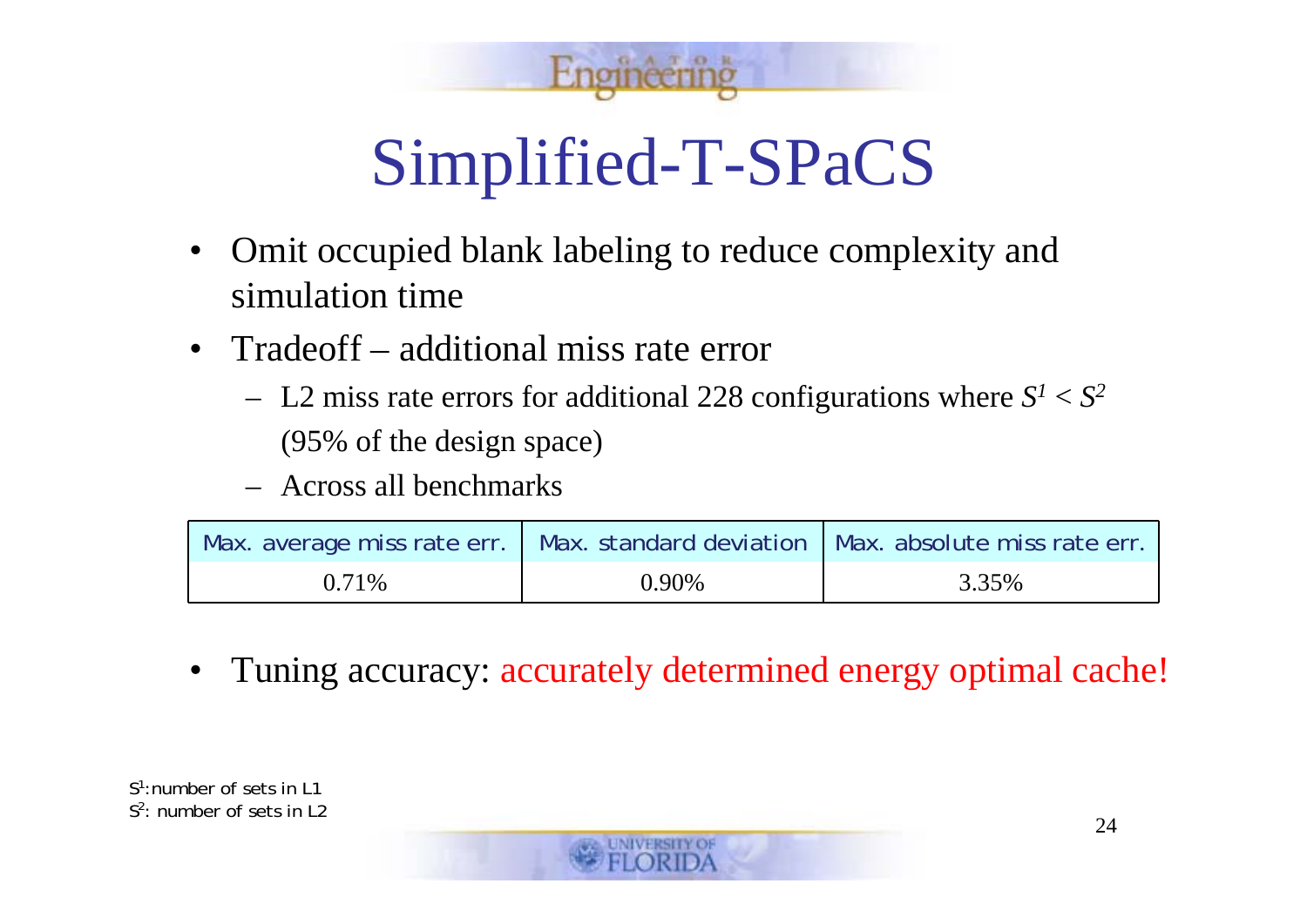Simulation Time Efficiency

 $0$   $A$   $T$   $Q$   $R$